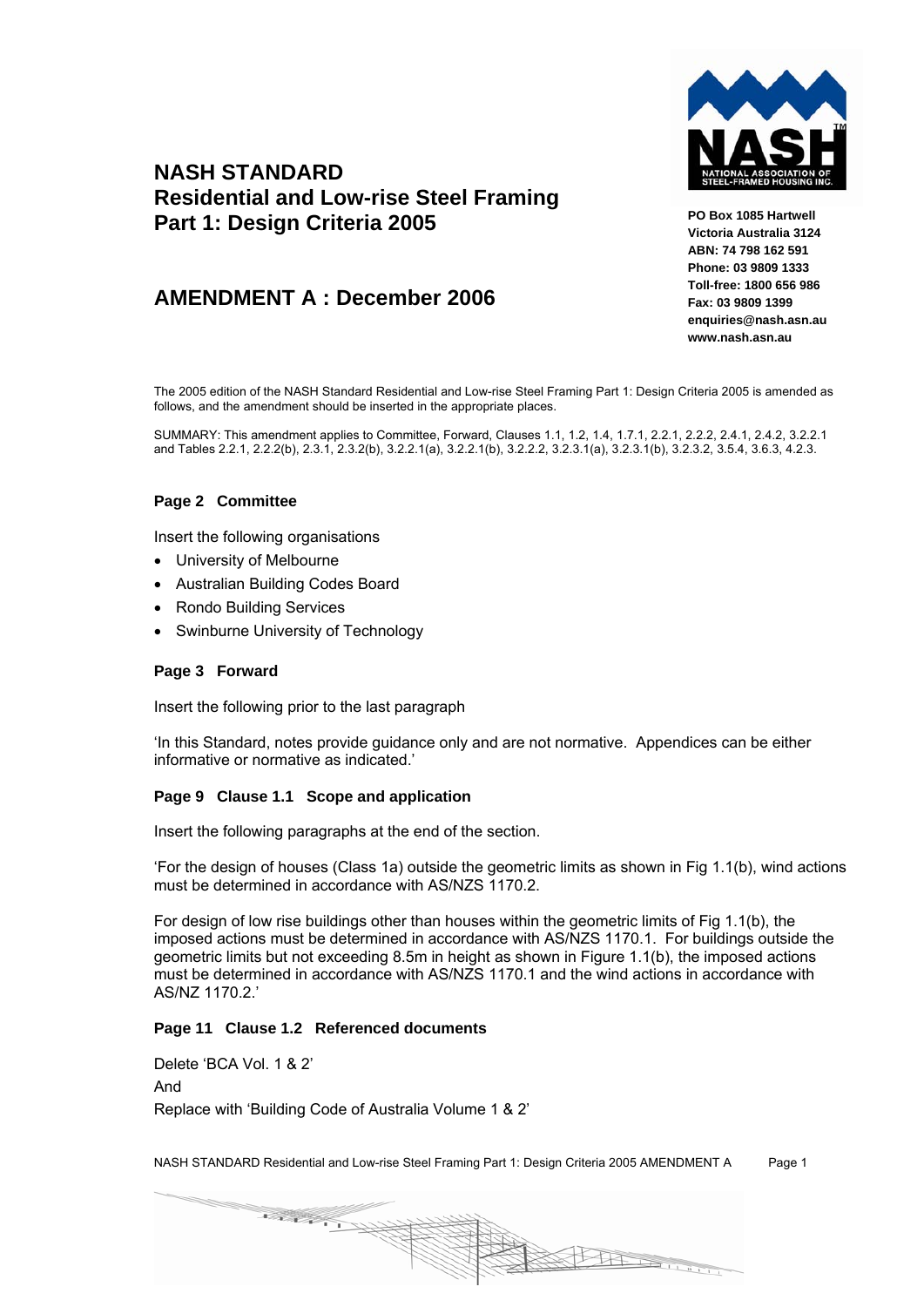Insert

'AS 1170 Structural design actions Part 4 – 2006 Earthquake Actions in Australia'

# **Page 12 Clause 1.4 Design Actions**

Insert sub heading before first paragraph

'1.4.1 General'

Insert following additional note

'5. *Appendix E provides guidance for the determination of self weight for some systems.'* 

Insert following subsections

'1.4.2 Determination of imposed actions

For the design of houses the following imposed actions are applicable:

- (a) For Roofs not accessible except for normal maintenance Uniformly distributed action – 0.25 kPa  $(Q_1)$ Concentrated action – 1.1 kN applied anywhere  $(Q_2)$ (b) For general floor areas
	- Uniformly distributed action  $-1.5$  kPa ( $Q_1$ ) Concentrated action - 1.8 kN  $(Q<sub>2</sub>)$
- (c) Balconies and roofs used for floor type activities less than 1 m above ground Uniformly distributed action  $-1.5$  kPa ( $Q_1$ ) Concentrated action - 1.8 kN  $(Q_2)$ Balcony edge action – 1.5kN/m run along edge (d) Balconies and roofs used for floor type activities 1 m or more above ground
- Uniformly distributed action  $2.0$  kPa ( $Q_1$ ) Concentrated action - 1.8 kN  $(Q_2)$ Balcony edge action – 1.5kN/m run along edge

For floors of other occupancy the actions must be determined in accordance with AS/NZS 1170.1.

1.4.3 Determination of wind actions and reference pressures

1.4.3.1 Design wind speed and pressure for ultimate limit state

The designed wind speed  $V_u$  (in m/s) must be determined as follows:

(a) For houses complying with geometric limits of Fig 1.1(b)  $V_{u} = V_{h, u}$  as defined in AS 4055.

(b) For other buildings  $V_u = V_{des}$ ,  $\theta$  as defined in AS/NZS 1170.2.

 $V_{des, \theta}$  is determined from regional wind speed (V<sub>R</sub>) for the annual probability of exceedance as given in the Building Code of Australia

The reference pressure for the ultimate limit state must be determined as follows:  $q_u = 0.6(\dot{V}_u)^2/1000$  kPa.

1.4.3.2 Design wind speed and pressure for serviceability limit state

The designed wind speed  $V_s$  (in m/s) must be determined as follows:

(a) For houses complying with geometric limits of Fig 1.1(b)  $V_s = V_{hs}$  as defined in AS 4055.

(b) For other buildings  $V_s = V_{des, \theta}$  as defined in AS/NZS 1170.2.

NASH STANDARD Residential and Low-rise Steel Framing Part 1: Design Criteria 2005 AMENDMENT A Page 2

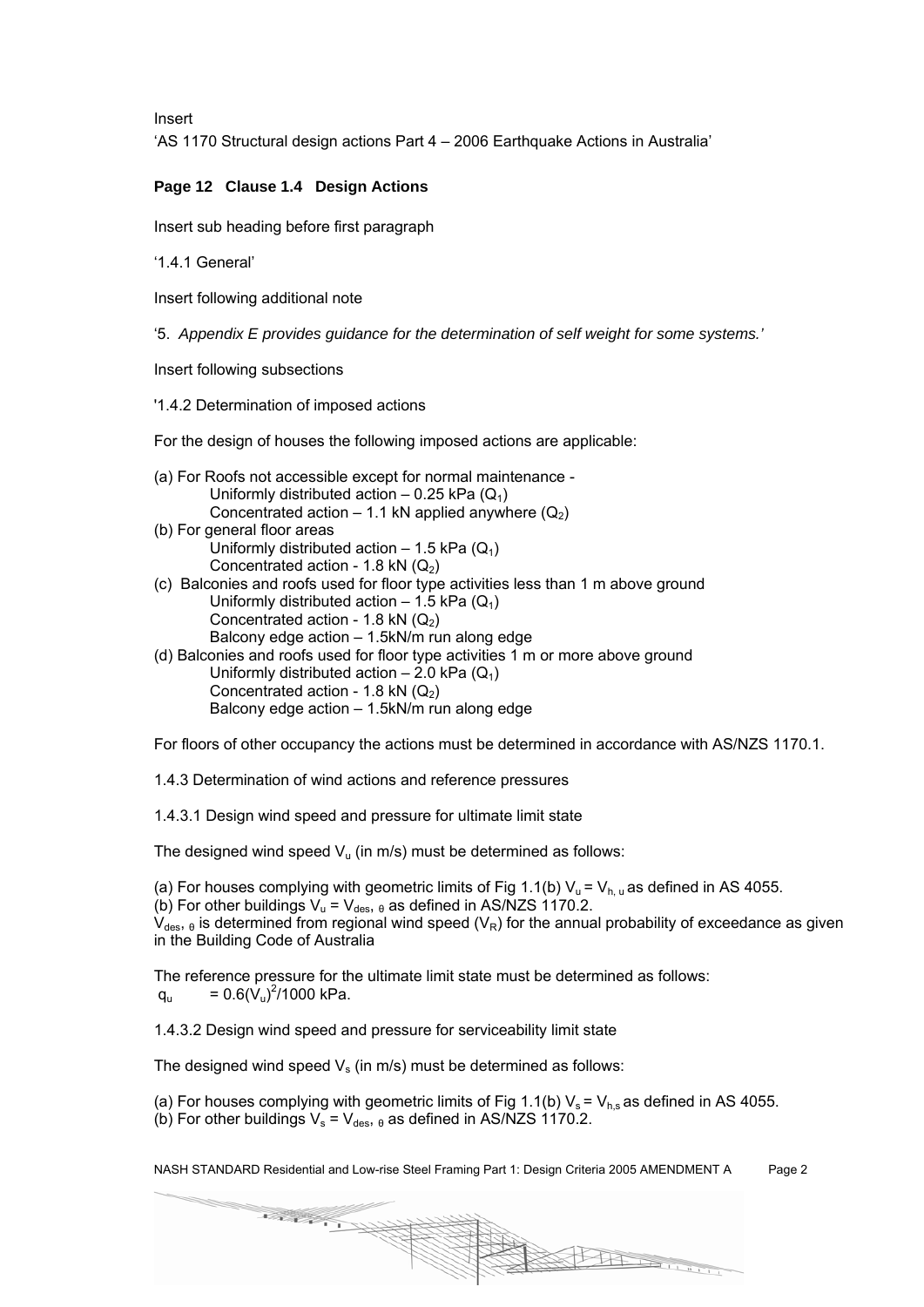$V_{des, \theta}$  is determined from regional wind speed (V<sub>R</sub>) for the annual probability of exceedance as given in the Building Code of Australia.

The reference pressure for the ultimate limit state must be determined as follows:  $q_s = 0.6(\dot{V}_s)^2/1000$  kPa'

#### **Page 14 Clause 1.7.1 Calculation**

Replace '1.7.1' with '1.7.2'

In the last sentence replace 'shall be' with 'must be.'

## **Page 14 Clause 1.7.2 Testing**

Replace '1.7.2' with '1.7.3'

## **Page 14 Clause 1.7.3 Combination of calculation and testing**

Replace '1.7.3' with '1.7.4'

#### **Page 16 Clause 2.2.1 Design for strength**

Delete definition of  $V_{\text{u}}$ 

Replace with  $V_{\text{u}}$  = as defined in 1.4.3.1'

### **Page 17 Clause 2.2.2 Design for serviceability**

Delete definition of  $V_s$ 

Replace with  $V_s$  = as defined in 1.4.3.2'

**For Tables 2.2.1, 2.2.2(b), 2.3.1, 2.3.2(b), 3.2.2.1(a), 3.2.2.1(b), 3.2.3.1(a), 3.2.3.1(b)** 

Delete '(from AS 4055)' from the title

#### **Page 20 Clause 2.4.1 Design for strength**

Delete reference in definition of  $q_u$ 

Replace with 'q<sub>u</sub>  $=$  reference pressure, in kPa, for the ultimate limit state (see 1.4.3.1).

#### **Page 20 Clause 2.4.2 Design for serviceability**

Delete last sentence of paragraph

Insert

*'Note - For plasterboard ceilings, these limits correspond to a Level 4 finish to AS/NZS 2589.'* 

#### **Page 24 Clause 3.2.2.1 Design for strength**

Insert reference in definition of  $q_u$ 

 $q_{\rm u}$  = reference pressure, in kPa, for the ultimate limit state (see 1.4.3.1).

NASH STANDARD Residential and Low-rise Steel Framing Part 1: Design Criteria 2005 AMENDMENT A Page 3